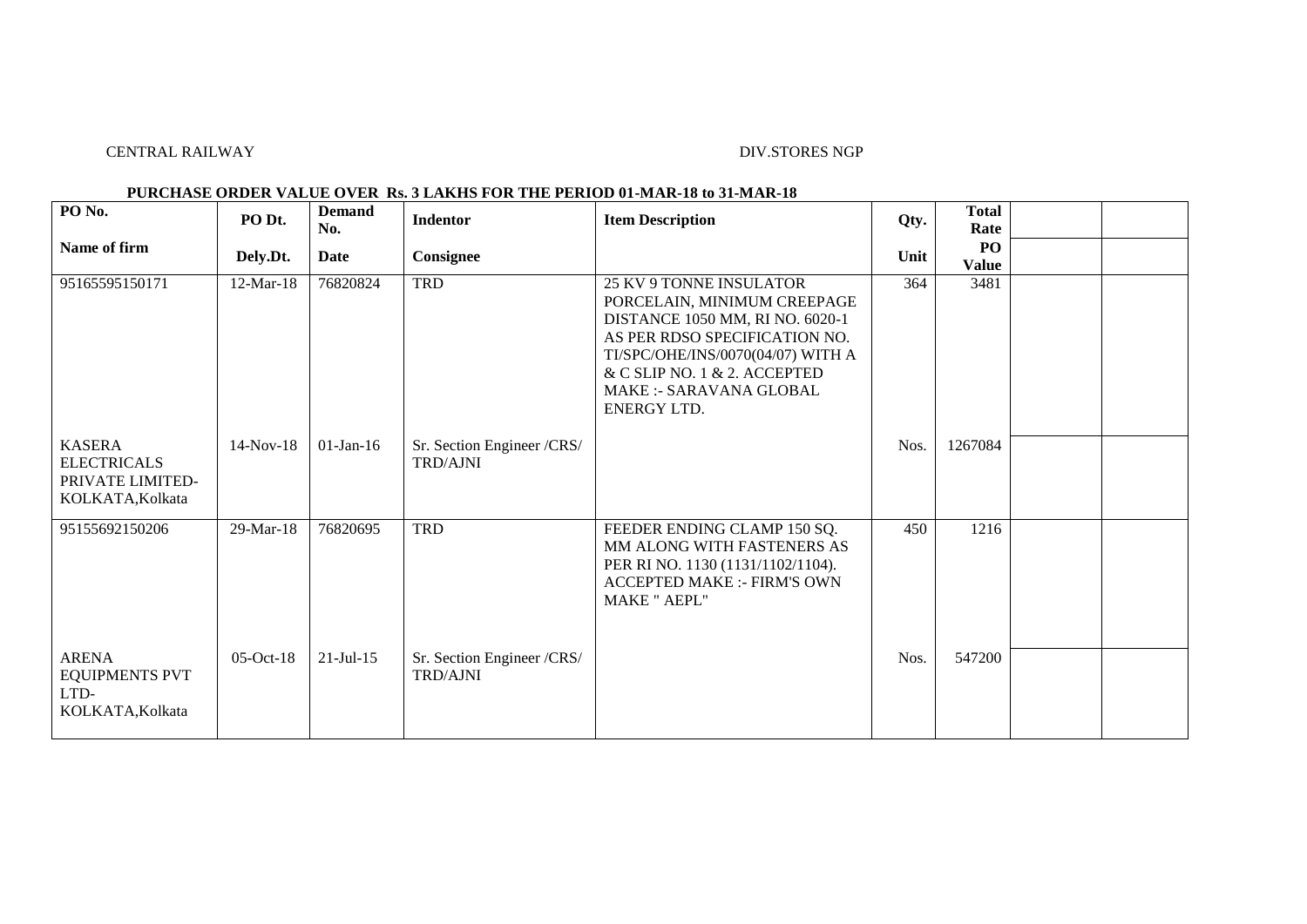| 95175198250215                                                                                  | 29-Mar-18   | 73726612    | <b>MECH</b>                                                                                                                                                       | ALL IN ONE COMPUTER MAKE<br>INTEL CORE I3, 6TH GENERATION,<br>4 GB RAM, 1 TB HDD, LED<br>MONITOR 19.5 INCH OR MORE, KEY<br><b>BOARD (WIRELESS) MOUSE</b><br>(WIRELESS), DVD: R/W, WITH<br>PRELOADED OPERATION SYSTEM<br>MICROSOFT WINDOW 10, MAKE :-<br>HP/DELL/LENOVO WITH MINIMUM<br>1 YEAR WARRANTY. ACCEPTED<br>DESCRIPTION: DELL 3050 AIO I3--<br>7100, 4GB, 1TB, DVD, 19.5,<br>WIN10HOME, 3YEAR. | $\overline{8}$ | 39825  |           |          |
|-------------------------------------------------------------------------------------------------|-------------|-------------|-------------------------------------------------------------------------------------------------------------------------------------------------------------------|--------------------------------------------------------------------------------------------------------------------------------------------------------------------------------------------------------------------------------------------------------------------------------------------------------------------------------------------------------------------------------------------------------|----------------|--------|-----------|----------|
| <b>KJM GROUP</b><br><b>SYSTEM</b><br>SOLUTIONS-<br>THANE, Thane                                 | $18-Apr-18$ | $29-May-17$ | SR.SEC.ENG.(C&W)<br>NAGPUR.                                                                                                                                       |                                                                                                                                                                                                                                                                                                                                                                                                        | Nos.           | 318600 |           |          |
| $\sqrt[3]{}$ . No. & Date                                                                       | Order       | PL No.      | <b>Item Description</b>                                                                                                                                           | Consignee                                                                                                                                                                                                                                                                                                                                                                                              | Order          | Unit   | Delivery  | Demand   |
| Name of Firm                                                                                    | Value       |             |                                                                                                                                                                   |                                                                                                                                                                                                                                                                                                                                                                                                        | Qty            |        | Date      | No.      |
| 95175445150183 dated<br>17-MAR-18                                                               | 728000      | 8100N00     | Tecar Therapy Machine as<br>per Technical specification<br>attached. Make/model:<br>Winback of Biotech or<br>equivalent make Accepted<br>Make / Brand :- Winback. | <b>MS NGP</b>                                                                                                                                                                                                                                                                                                                                                                                          | $\mathbf{1}$   | Nos.   | 08-May-18 | 71201009 |
| <b>KHURANA</b><br><b>SURGICALS AND</b><br><b>MARKETING</b><br>PRIVATE LIMITED-<br><b>NAGPUR</b> |             |             |                                                                                                                                                                   |                                                                                                                                                                                                                                                                                                                                                                                                        |                |        |           |          |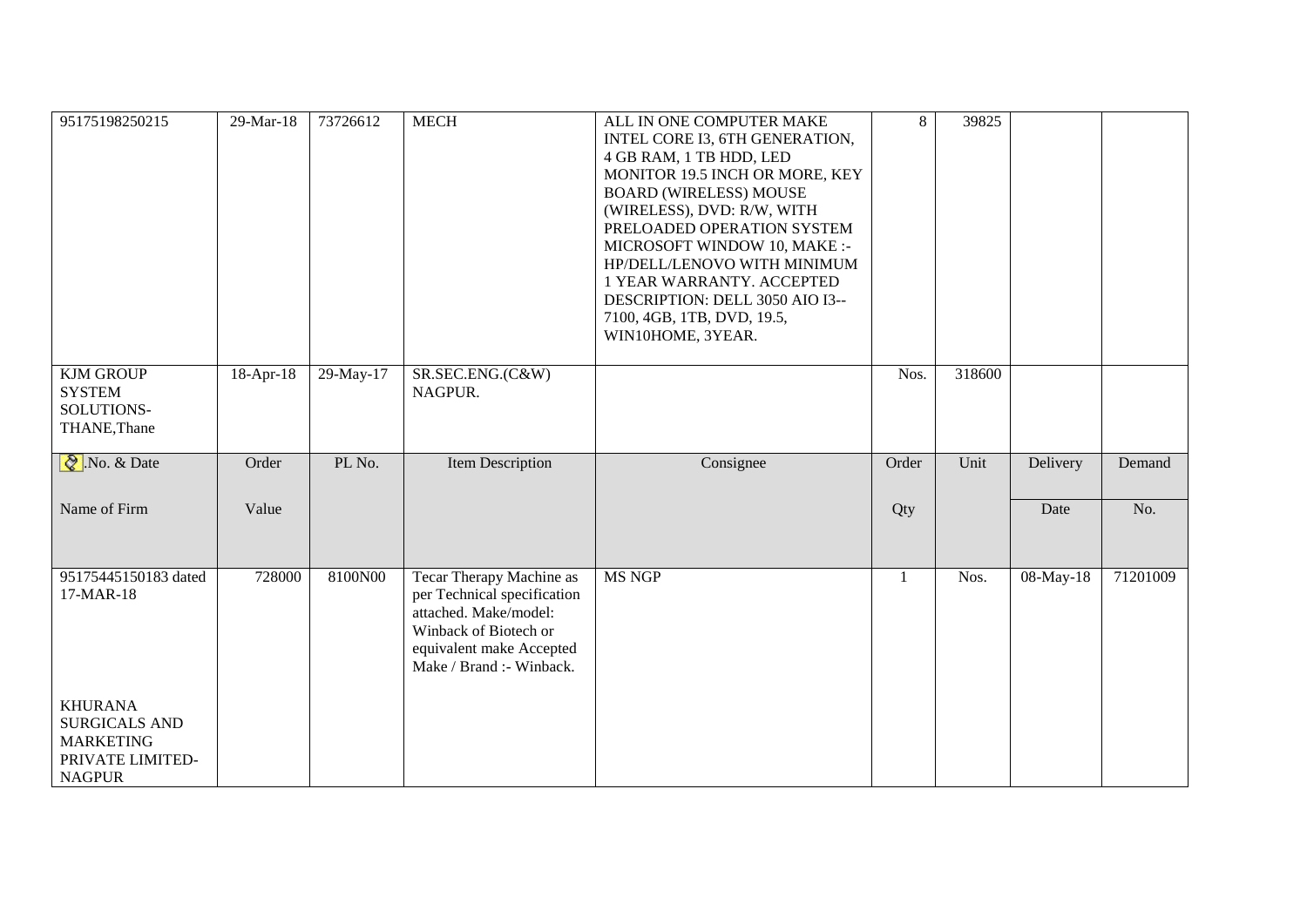| 95175444150184 dated<br>17-MAR-18<br><b>KHURANA</b><br><b>SURGICALS AND</b><br><b>MARKETING</b><br>PRIVATE LIMITED-<br><b>NAGPUR</b> | 324800 | 9100N00 | D-Trac progressive traction<br>package as per Technical<br>specification attached.<br>Make/Model: Model No.<br>04012 of Biotech or<br>equivalent make. Accepted<br>Make :- Biotech Item Code<br>04012.                                                                                                                                                                          | <b>MS NGP</b> |    | Nos. | $21-Apr-18$ | 712011013 |
|--------------------------------------------------------------------------------------------------------------------------------------|--------|---------|---------------------------------------------------------------------------------------------------------------------------------------------------------------------------------------------------------------------------------------------------------------------------------------------------------------------------------------------------------------------------------|---------------|----|------|-------------|-----------|
| 95185682250186 dated<br>21-MAR-18<br><b>HILSON</b><br>TECHNOLOGY,<br><b>AHEMEDABAD</b>                                               | 362900 | 0000N0  | Desk top computer with<br>preloaded operating system.<br>Configuration : (1) intel<br>core i3 (6 generation). $(2)$<br>4 GP Ram, (3) 1TB HDD,<br>$(4)$ 22 inch LED HD<br>moniter, $(5)$ DVD R/W, $(6)$<br>Operating system: window<br>10. Make:- HP, HCL, DELL<br>Accepted :- Acer veriton<br>i3-6100-4gb-1tb no dvd-<br>W10P - 21.5, 3 years.<br>Model -- Acer Veriton<br>M200 | DEE [TRS] NGP | 10 | Set  | 30-Mar-18   | 76831190  |
| 95175447150203 dated<br>29-MAR-18                                                                                                    | 737500 | 8100N00 | Fully automated<br>Biochemistry analyser as<br>per Specification attached.<br>Make/Model: Transasia<br>model EM 200 or<br>equivalent. Accepted<br>Make/Model :-                                                                                                                                                                                                                 | <b>MS NGP</b> |    | Nos. | $23-May-18$ | 71201007  |